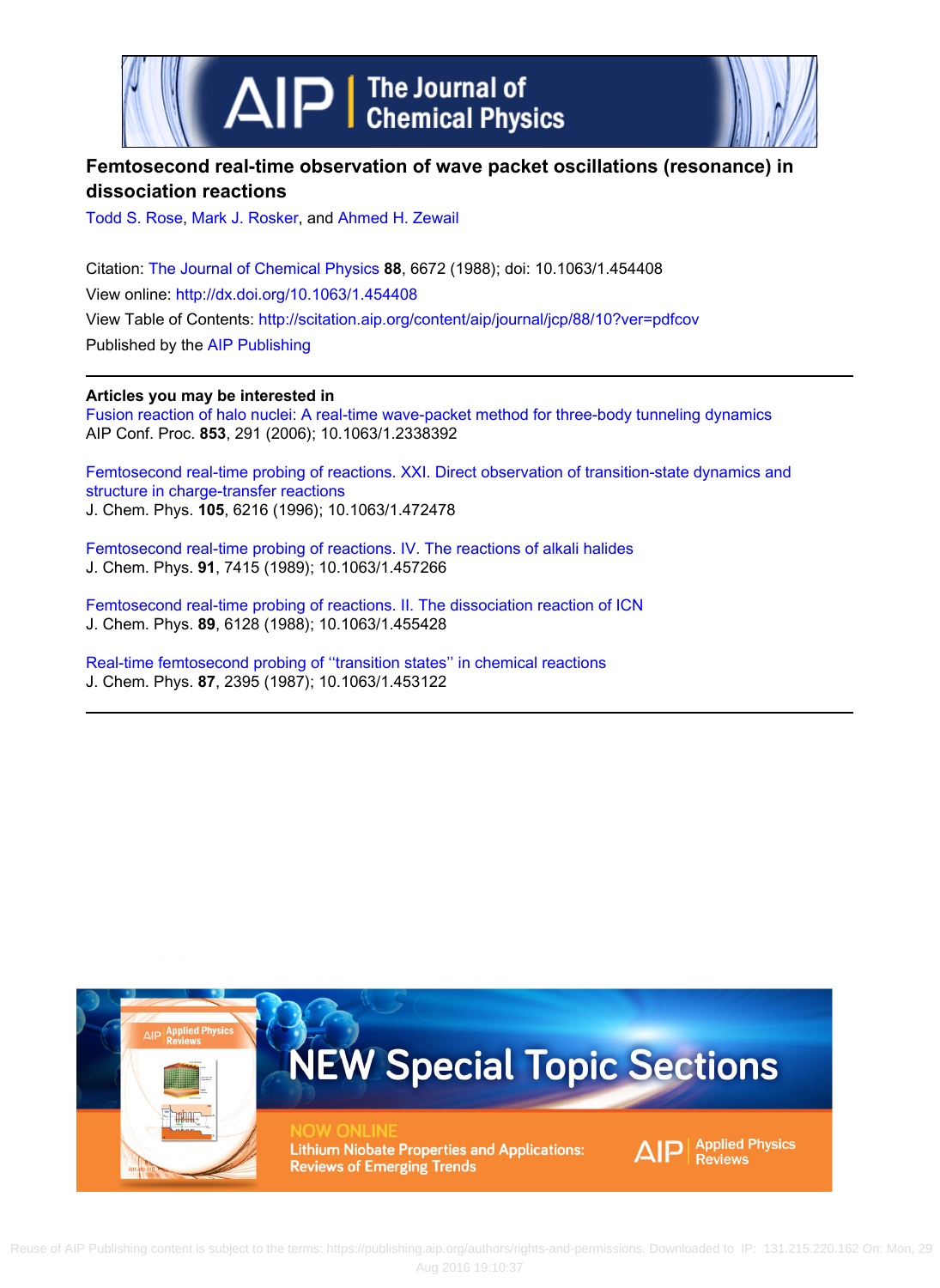## **Femtosecond real-time observation of wave packet oscillations (resonance) in dissociation reactions**

Todd S. Rose, Mark J. Rosker, and Ahmed H. Zewail<sup>a)</sup> *Arthur Amos Noyes Laboratory o/Chemical Physics,* b) *California Institute 0/ Technology, Pasadena, California 91125* 

(Received 22 February 1988; accepted 9 March 1988)

Femtosecond "transition state" spectra (FTS) of the elementary chemical reaction  $ICN^* \rightarrow [I \cdots CN]^{**}$  $-I + CN$  have previously been reported.<sup>1</sup> For these types of reactions on a repulsive surface the molecules are in the transition state (or more accurately in the states of the transition region) for only 100 fs or so. This has been evidenced by the rise and decay observed in the ICN experiments,  $l(a)$ ,  $l(b)$  and deduced by simple theory.<sup>1(c)</sup> If, however, in the process of falling apart, more than one degree of freedom is involved (vibrational or electronic), the system might exhibit a quasibound state (or resonance).<sup>2</sup> Manifestations of such a resonance in the real-time probing of fragment separation should be:  $(1)$  a delay in the appearance of free fragments, and possibly (2) the appearance of oscillations (reflecting the resonance frequency) of the wave packet of the dissociating molecules. An insightful wave packet approach to molecular photodissociation has been developed by Heller, $<sup>3</sup>$  and high-</sup> lighted by the Kinsey experiments. <sup>4</sup>

With these ideas in mind, we attempted to obtain FTS of the reactions of alkali halides, where we expected such temporal features. The work by Berry and others<sup>5</sup> has provided the foundation for the description of the surfaces. Because of the crossing between the *ionic* ground state and the *covalent*  excited state, at fragment separation  $R<sub>x</sub>$ , there are two channels for the reaction (Fig. 1). En route to products, the  $[M \cdots X]$ <sup> $\neq$ </sup>\* transition state molecules decide between these covalent and ionic channels. There are two limiting possibilities: either the packet is trapped on the *adiabatic* surface without crossing (resonance), or it crosses on the *diabatic*  surface, as was the case for ICN. These two limits give rise to entirely different temporal behavior. If a resonance exists, the observed oscillation will give the detailed nature of the surface and coupling.

In this Communication, we report the real-time observation of strong wave packet oscillations (resonance) in a dissociation reaction. A strong resonance in the reaction of Nal, and a much weaker resonance in the reaction of NaBr, were seen. These observations were made by exciting the salt to the covalent state(s) along the  $M-X$  coordinate using a femtosecond pump pulse. A fs probe pulse was used at different delay times and wavelengths ( $t$  and  $\lambda$  spectra)<sup>1</sup> to detect the free product (on resonance with Na  $D$  lines at 589 nm) or perturbed Na (off-resonance) atoms. As discussed later, these results are, in general, consistent with the spectroscopy.

Figure 2 depicts the results for the two reactions using our femtosecond laser apparatus,<sup>1</sup> which utilized an amplified CPM laser<sup>6</sup>; continuum generation was used for the probe. For Nal, Fig. 2(1), the average oscillation period is 1.25 ps, which translates to 27 cm<sup> $-1$ </sup>. [Detecting on resonance with the  $D$  lines, Fig. 2(II), the oscillations are integrated to a rise, just like the ICN experiment.] For NaBr, Fig. 2(111), this spacing is similar, but we observed severe damping. It is concluded that the packet for Nal is in an adiabatic well, and the crossing is inefficient. In contrast, for NaBr the crossing is much more effective and is less supportive of a bound state. The oscillations give a vibrational frequency of  $0.8 \times 10^{12}$  s<sup>-1</sup>. Since the oscillations for NaI are damped in  $\sim$  10 ps, the average probability of crossing on the outward phase per oscillation is 0.1.<sup>7</sup> A more complete Landau–Zener calculation<sup>8,9</sup> allows for the characterization of the quasibound vibrational/rotational states as was done by Schaefer *et al.*<sup>10</sup> in their thorough application of Child's formalism<sup>11</sup> to NaI [crossing of  $X^1\Sigma^+$  with  $A(O^+)$ ]. Our results are consistent with the theory of Grice and Herschbach. 12

The spectroscopy of NaI has been studied extensively<sup>5</sup> in the Franck-Condon range (short  $R$ ). Information at long *R* is obtained<sup>12</sup> from collision experiments like those done on



FIG. 1. A display of the potential energy surfaces involved, and the method of FTS. The times  $t_0, t_*, t_R$ , and  $t_{\infty}$  refer to the time of evolution of packet as it moves along the coordinate *R* and spreads. At the top of the figure, the different transition configurations are given. The fs pump pulse was at 310 nm, and the probe was generated from a continuum  $(\lambda = 560 \text{ nm})$  to  $\lambda = 630$  nm). The Na + I product states correlate with the states ( $\Omega = 0^{+}$ and 1) of NaI and are depicted by the covalent surface in this figure. In our full report later we will discuss details of the dynamics on these surfaces.